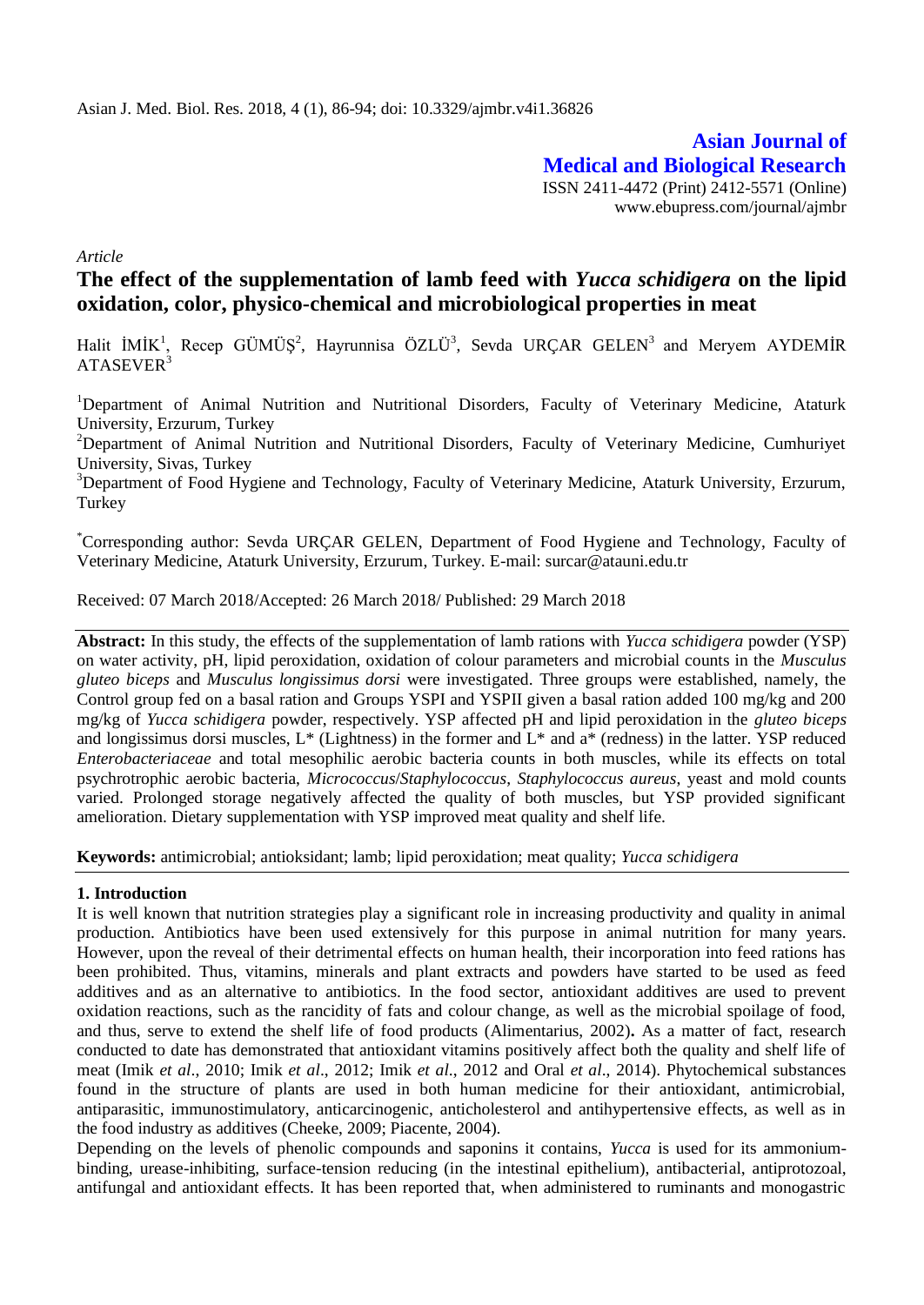animals, it positively affects vigour, nutrient digestion and absorption, and yields (Kutlu *et al.,* 2001). The US Food and Drug Administration (FDA) has reported that products containing *Yucca schidigera* and *Quillaja saponaria* are, in general, safe and harmless (Tanaka *et al.,* 1996).

Although *Yucca schidigera* is used for multiple purposes, no literature report is available on its effects on meat quality when used as a feed additive. In this respect, this study was aimed at determining, in detail, the effect of *Yucca schidigera* on post-mortem metabolism, which defines meat quality. This study investigated the effects of *Yucca schidigera* on the water activity, pH (acidification), lipid peroxidation, colour parameter (L<sup>\*</sup>, a<sup>\*</sup> and b<sup>\*</sup>) oxidation and microbial properties of the *Musculus gluteo biceps* and *Musculus longissimus dorsi*.

#### **2. Materials and Methods**

# **2.1. Animals, experimental design and feed**

The trial was conducted at the premises of the Research and Practice Unit of Ataturk University, Faculty of Veterinary Medicine. Twenty-four 3-month-old lambs of the Akkaraman breed were fed on a basal ration, the composition of which is presented in Table 1, for a period of 70 days. From each group, which reached a mean final body weight of 47 $\pm$ 0.5 kg at the end of the fattening period, 8 animals, and in total 24 lambs, were slaughtered for the analysis of the *gluteo biceps* and *longissimus dorsi* muscles. Of the trial groups, the control group was fed on the basal ration alone, Group YSPI on the basal ration supplemented with 100 ppm of *Yucca schidigera* powder, and Group YSPII on the basal ration supplemented with 200 ppm of *Yucca schidigera* powder. This study was approved by the ethics committee of Ataturk University Health Sciences Institute (Decision No: 2010/5.1/16).

# **2.2. Yucca schidigera powder (EkomixYucca)**

EkomixYucca, 120 mg *Yucca schidigera* powder per kg, Ekol Food Agriculture and Livestock Marketing Industry and Trade Inc.

# **2.3. Feed analysis**

The analyses of the feedstuffs used in the study for crude protein and crude fat proportions were performed in accordance with the methods laid down by the Association of Official Analytical Chemists (AOAC, 2005), and crude cellulose analyses were performed as described by Van Soest and Robertson (Van Soest and Robertson, 1985).

# **2.4. Determination of meat quality**

The animals were slaughtered after being fasted for a period of 10 hours. After the carcasses were maintained at +4˚C for 24 hours, the *Musculus gluteo biceps* (*M. superficialis + M. biceps femoris*) and *Musculus longissimus dorsi* were extracted and divided into 7 portions. The extracted muscles were placed into polyethylene plates, covered with stretch film, and stored at  $4 \pm 1$  °C during storage period. On 1., 3., 5., 7. and 11. days the meat samples analaysed for water activity, pH, thiobarbituric acid-reactive substances (TBARS) and colour [L\*(relative lightness), a\*(relative redness), b\*(relative yellowness)] were analaysed and microbial counts [*Enterobacteriaceae*, total psychrotrophic aerobic bacteria (TPAB), total mesophilic aerobic bacteria (TMAB), *Micrococcus/Staphylococcus*, *Staphylococcus aureus* (*S. aureus*), yeasts and molds] were performed on the samples. Microbiological analyses of the samples preceded the other analyses.

Water activity values were measured using an Aqualab 4TE (USA) device. Meat samples were placed in the container of the device for the reading of the  $a_w$  values.

The pH values of the samples were measured as described by Gokalp *et al*. (2001). Accordingly, 10 g-portions of the homogenized samples were weighed and each portion was added 100 ml of distilled water. Homogenization was performed for 1 minute using an Ultra-Turrax (IKA Werk T 25, Germany) homogenizer and the pH values were measured using a pH–meter (WTW Inolab, Germany).

For the determination of the TBARS values, 2 g of the homogenized samples were added 12 ml of TCA solution (7.5% TCA, 0.1% EDTA, 0.1% propyl gallate dissolved in 3 ml ethanol), homogenized for 15-20 seconds on an Ultra-Turrax homogenizer, and subsequently, filtered through Whatman 1 filter paper. Of the filtrate, 3 ml was transferred into a test tube, added 3 ml of TBA solution (0.02 M) and mixed. After maintained in a water bath at 100 ºC for 40 minutes, the test tubes were cooled in cold water for 5 minutes. Following centrifugation (2000g, 5 min), absorbance values were read at 530 nm using a spectrophotometer (Aquamate Thermo-Electron Corporation, England). The standard was prepared using TEP (1,1,3,3, tetraethoxypropane) and the k value was calculated as 0.06. Results are given in μmolmalonaldehyde/kg (Lemon, 1975).

TBARS =  $((\text{absorbane}/ k (0.06) x2/1000)x6.8)x1000/\text{sample weight}$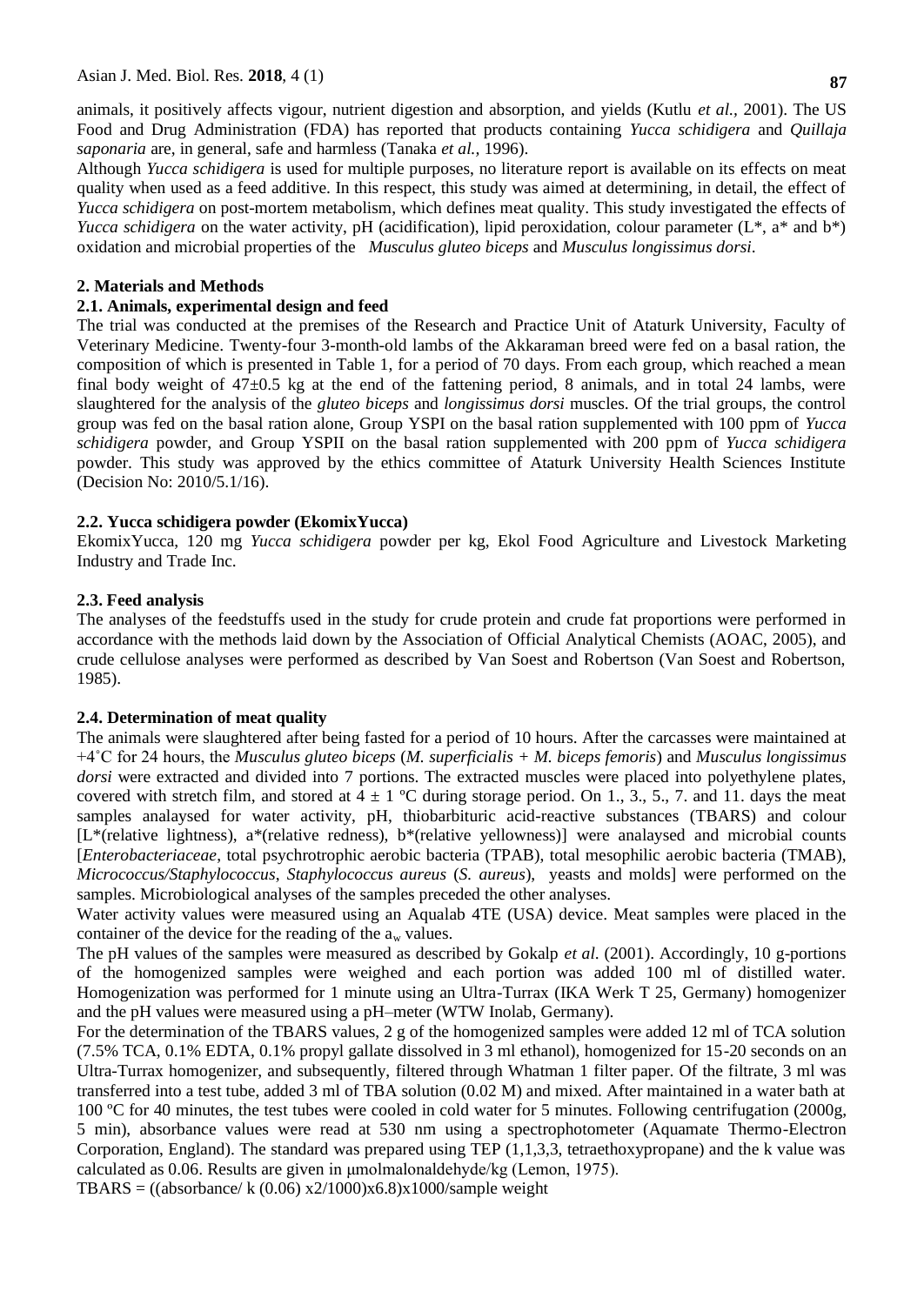Asian J. Med. Biol. Res. **2018**, 4 (1)

The colour intensities  $(L^*, a^*, b^*)$  of the cross sections of the samples were measured using a Minolta (CR-200, Minolta Co, Osaka, Japan) colorimeter.

The microbiological analyses of the samples were performed as described by Baumgart *et al*. (1993). Accordingly, 25 g of the meat samples was homogenized in 225 ml of sterile Ringer's solution. Bacterial counts were expressed in log cfu g-1. Subsequently, the other solutions were prepared. Inoculations were made using the spread plate technique. The TMAB count was determined using Plate Count Agar (PCA, Merck). The petri dishes were incubated under aerobic conditions at  $30 \pm 1^{\circ}$ C for 72+1 hours. The TPAB count was also determined using the Plate Count Agar (PCA, Merck), and the petri dishes were incubated under aerobic conditions at 7 ± 1ºC for 10 days. For the determination of *Enterobacteriaceae* counts, 0.1 ml of the appropriate dilutions was inoculated into Violet Red Bile Dextrose Agar (VRBDA, Merck). The petri dishes were incubated at 30 ºC under anaerobic conditions for 2 days. *Micrococcus/Staphylococcus* counts were determined using mannitol-salt agar (MSA). The plates were incubated under aerobic conditions at  $30 \pm 1^{\circ}$ C for  $48\pm 1$  hours. *S. aureus* counts were determined using Baird Parker Agar (BPA) (Oxoid CM 275) supplemented with egg yolktellurite emulsion (Oxoid SR 54). The petri dishes were incubated under aerobic conditions at 37 ºC for 48 hours (Barbut, 2002). Bright black coloured catalase (+), oxidase (-) and coagulase (+) colonies with transparent zones that grew on BPA were evaluated to belong to *S. aureus*. Yeast and mold counts were determined using Rose Bengal Chloramphenicol (RBC) agar. The petri dishes were incubated under aerobic conditions at  $25 \pm 1^{\circ}$ C for 5 days.

# **2.5. Statistical analysis**

Water activity, pH, TBARS, colour parameters ( $L^*$ ,  $a^*$  and  $b^*$ ) and microbial counts (logcfu g-1) were analysed using general linear model:

 $Yijk = \mu + di + gj + dgij + eijk$ 

 $Yijk = \mu + di +gj + dgij + eijk$ 

Where Yijk = response variable,  $\mu$  = population mean, di= Storage Time (1., 3., 5., 7.,9. and 11. Days) (Water activity, pH, TBARS, L\*, a\*, b\*, microorganism)], gj = treatment group (Control, YSPI, YSPII), dgij = Storage Time x treatment group interaction, eijk= experimental error. All statistical analyses were performed using the SPSS 10.00 software (SPSS, 1996).

# **3. Results**

Thefindings obtained in the present study demonstrated a significant effect of Yucca schidigera powder on the water activity of the Musculus longissimus dorsi, while the effect of Yucca on the water activity of the Musculus gluteo biceps was found to be limited (Table 2). The results obtained in the present study have shown that both the *Yucca schidigera* powder and the length of the storage period of meat have significant effect on the pH values of the gluteo biceps and longissimus dorsi muscles (Table 2).

In the present study, it was observed that the antioxidant substances found in the structure of YSP, which was incorporated into the feed ration, eliminated free radicals from the environment, and thereby, significantly reduced lipid peroxidation in the Musculus gluteo biceps and Musculus longissimus dorsi (Table 2).

It was ascertained that, of the colour parameters of the *Musculus gluteo biceps*, the oxidation of L\* was affected variably by YSP, while b\* was affected significantly by ST. This study showed that, in lambs, the oxidation of the colour parameters (L\*, a\*, b\*) of the *Musculus longissimus dorsi* was significantly affected by ST. Furthermore, it was ascertained that the oxidation of L\* and a\* was significantly affected by the supplementation of the ration with YSP, and that the oxidation of  $L^*$  and  $b^*$  was significantly affected by  $T^*ST$ (Table 3).

YSP significantly reduces the growth of Enterobacteriaceae and total mesophilic aerobic bacteria in the longissimus dorsi and gluteobiceps muscles, and thus, exhibits antimicrobial affect. On the other hand, YSP has been observed to reduce the growth of total mesophilic aerobic bacteria (TMAB) and Micrococcus/ Staphylococcus on certain days and to have no effect on their growth on some other days (Table 4 and 5). The supplementation of lamb rations with *Yucca schidigera* powder resulted in a significant increase in the yeast and mold counts of the *musculus longissimus dorsi*, but induced a variable effect on the *musculus gluteo biceps*, the variability of which was found to be statistically insignificant (Table 4 and 5).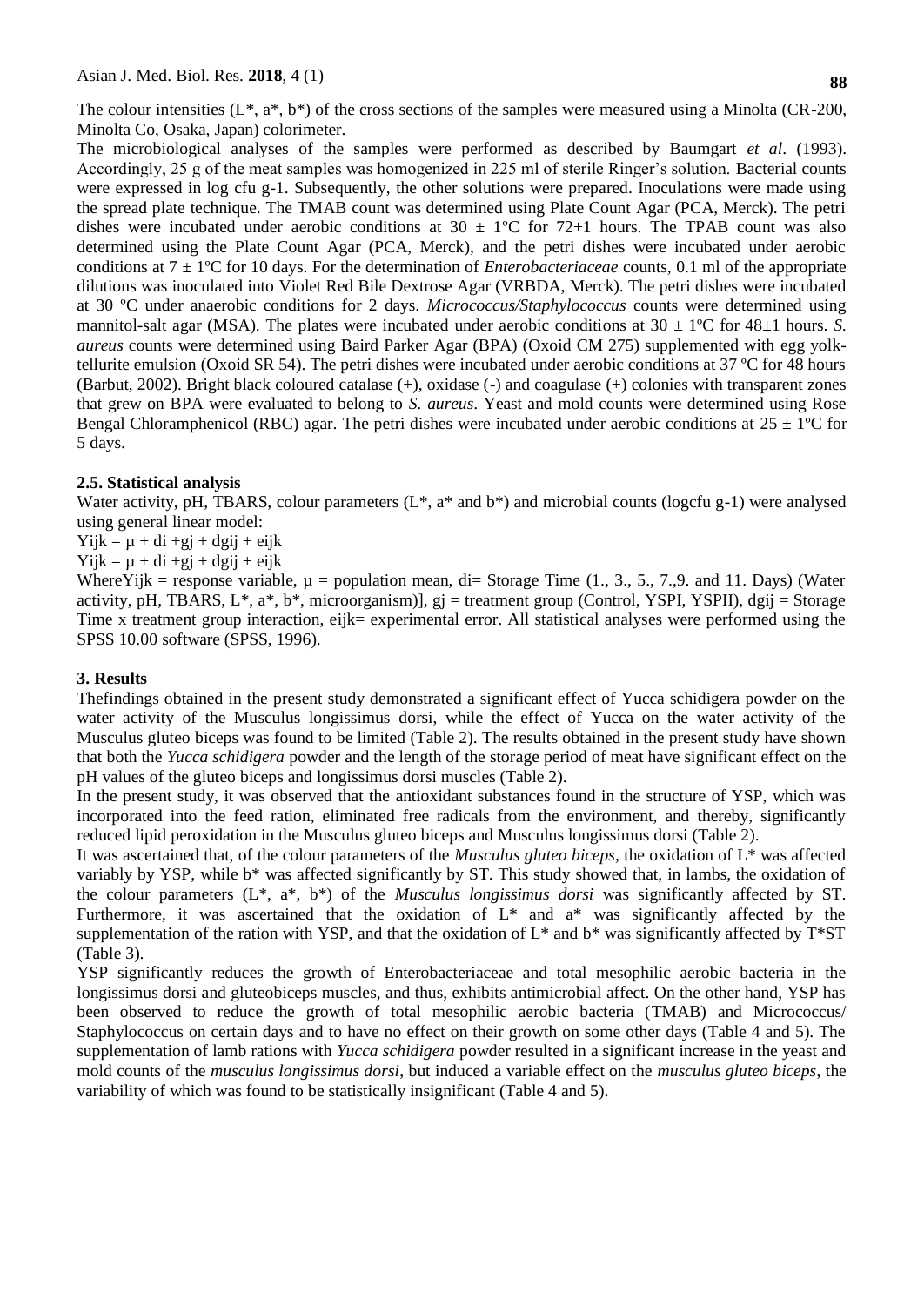| Item%                                |                               | <b>Groups</b> |              |
|--------------------------------------|-------------------------------|---------------|--------------|
|                                      | <b>Control</b>                | <b>YSPI</b>   | <b>YSPII</b> |
| Barley                               | 30                            | 30            | 30           |
| Maize                                | 20                            | 20            | 20           |
| Sunflower meal                       | 13.33                         | 13.33         | 13.33        |
| Cottonseed meal                      | 13.2                          | 13.2          | 13.2         |
| Wheatshorts                          | 9.70                          | 9.69          | 9.68         |
| Maizegluten                          | 5                             | 5             | 5            |
| DDGS <sup>1</sup>                    | 5                             | 5             | 5            |
| Marblepowder                         | 2.05                          | 2.05          | 2.05         |
| Molasses                             | 1.12                          | 1.12          | 1.12         |
| Salt                                 | 0.5                           | 0.5           | 0.5          |
| Vitamin-mineral premix $2$           | 0.1                           | 0.1           | 0.1          |
| Yucca schidigera powder <sup>3</sup> |                               | 0.01          | 0.02         |
|                                      | Analysed nutrient contents, % |               |              |
| Crudeprotein                         | 18.53                         | 18.52         | 18.52        |
| Crudefat                             | 2.87                          | 2.87          | 2.87         |
| Crudefibre                           | 12.74                         | 12.74         | 12.74        |

**Table 1. Ingredients of crude nutrient proportions in the basal ration, %.**

<sup>1</sup>DDGS: Dried Distillers Grains with Solubles.

<sup>2</sup>The vitamin & mineral premix provided the following (per kg): 4,000,000 IU vitamin A, 800,000 IU vitamin D3, 5,000 IU vitamin E, 400 mg vitamin B2, 2 mg vitamin B12, 5,000 mg vitamin PP, 1,000 mg Dpantothenicacid, 20,000 mg choline, 50 mg Co, 5,400 mg Fe, 185 mg I, 6,900 mg Mn, 800 mg Cu, 6,400 mg Zn, 14 mg Se.

<sup>3</sup>Exomix Yucca powder: 120 mg of 1 kilogram of yucca includes (Ekol Food and Agriculture Livestock Marketing Industry and Trade Inc.).

**Table 2. The effect of group and store period on water activity, pH and TBARS in lambs** *Musculus longissimus dorsi* **and** *Musculus gluteo biceps***.**

|            |                   |                   | Musculus gluteo biceps |                   | Musculus longissimus dorsi |                 |                   |
|------------|-------------------|-------------------|------------------------|-------------------|----------------------------|-----------------|-------------------|
|            | <b>Treatments</b> | Wateractivity     | pН                     | <b>TBARS</b>      | Wateractivity              | pН              | <b>TBARS</b>      |
|            | Control           | $0.985 \pm 0.001$ | $5.69 \pm 0.09$        | $2.24 \pm 0.85$   | $0.985 \pm 0.001$          | $5.69 \pm 0.12$ | $2.82 \pm 0.80$   |
|            | <b>YSPI</b>       | $0.985 \pm 0.001$ | $5.66 \pm 0.12$        | $1.33 \pm 0.36$   | $0.985 \pm 0.001$          | $5.62 \pm 0.07$ | $1.51 \pm 0.27$   |
|            | <b>YSPII</b>      | $0.986 \pm 0.001$ | $5.74 \pm 0.06$        | $1.6 \pm 0.33$    | $0.985 \pm 0.000$          | $5.73 \pm 0.09$ | $1.81 \pm 0.12$   |
| 3          | Control           | $0.986 \pm 0.001$ | $5.49 \pm 0.04$        | $3.51 \pm 1.36$   | $0.985 \pm 0.000$          | $5.48 \pm 0.04$ | $4.37 \pm 1.41$   |
|            | <b>YSPI</b>       | $0.986 \pm 0.003$ | $5.47 \pm 0.03$        | $2.73 \pm 1.13$   | $0.985 \pm 0.000$          | $5.46 \pm 0.02$ | $3.37 \pm 1.04$   |
|            | <b>YSPII</b>      | $0.986 \pm 0.001$ | $5.61 \pm 0.06$        | $3.65 \pm 1.25$   | $0.985 \pm 0.000$          | $5.58 \pm 0.04$ | $4.34 \pm 0.86$   |
| 5          | Control           | $0.984 \pm 0.002$ | $5.62 \pm 0.11$        | $11.11 \pm 3.94$  | $0.985 \pm 0.001$          | $5.57 \pm 0.02$ | $14.48 \pm 1.87$  |
|            | <b>YSPI</b>       | $0.985 \pm 0.000$ | $5.58 \pm 0.08$        | $6.95 \pm 1.83$   | $0.988 \pm 0.001$          | $5.51 \pm 0.01$ | $6.99 \pm 1.74$   |
|            | <b>YSPII</b>      | $0.986 \pm 0.001$ | $5.67 \pm 0.05$        | $6.19 \pm 2.33$   | $0.986 \pm 0.000$          | $5.66 \pm 0.05$ | $7.06 \pm 2.36$   |
| 7          | Control           | $0.986 \pm 0.001$ | $5.67 \pm 0.18$        | $16.06 \pm 5.19$  | $0.986 \pm 0.001$          | $5.52 \pm 0.07$ | $20.32 \pm 2.50$  |
|            | <b>YSPI</b>       | $0.986 \pm 0.001$ | $5.50 \pm 0.07$        | $11.93 \pm 1.67$  | $0.986 \pm 0.001$          | $5.45 \pm 0.04$ | $12.23 \pm 2.10$  |
|            | <b>YSPII</b>      | $0.986 \pm 0.001$ | $5.67 \pm 0.12$        | $12.26 \pm 2.31$  | $0.985 \pm 0.001$          | $5.57 \pm 0.07$ | $13.30 \pm 2.97$  |
| 9          | Control           | $0.987 \pm 0.001$ | $5.67 \pm 0.12$        | $23.42 \pm 5.13$  | $0.989 \pm 0.000$          | $5.66 \pm 0.18$ | $27.70 \pm 2.93$  |
|            | <b>YSPI</b>       | $0.990 \pm 0.003$ | $5.68 \pm 0.13$        | $20.88 \pm 2.99$  | $0.990 \pm 0.002$          | $5.63 \pm 0.17$ | $21.41 \pm 3.70$  |
|            | <b>YSPII</b>      | $0.991 \pm 0.001$ | $5.72 \pm 0.12$        | $19.83 \pm 5.82$  | $0.991 \pm 0.001$          | $5.78 \pm 0.10$ | $25.25 \pm 1.00$  |
| 11         | Control           | $0.990 \pm 0.002$ | $5.77 \pm 0.13$        | $38.47 \pm 17.24$ | $0.990 \pm 0.000$          | $5.70 \pm 0.15$ | $53.13 \pm 11.65$ |
|            | <b>YSPI</b>       | $0.990 \pm 0.002$ | $5.61 \pm 0.14$        | $32.70 \pm 9.90$  | $0.991 \pm 0.002$          | $5.53 \pm 0.11$ | $41.45 \pm 5.31$  |
|            | <b>YSPII</b>      | $0.990 \pm 0.001$ | $5.76 \pm 0.13$        | $29.27 + 9.55$    | $0.992 \pm 0.001$          | $5.66 \pm 0.06$ | $37.37 \pm 4.06$  |
| $P$ -value | <b>ST</b>         | 0.000             | 0.000                  | 0.000             | 0.000                      | 0.000           | 0.000             |
|            | T                 | 0.098             | 0.000                  | 0.000             | 0.040                      | 0.001           | 0.000             |
|            | $ST^*T$           | 0.334             | 0.546                  | 0.425             | 0.000                      | 0.967           | 0.000             |

pH: acidification, TBRAS: thiobarbituric acid-reactive substances,

Control: basal ration alone, YSPI: basal ration+100 ppm of *Yucca schidigera* powder, YSPII: basal ration+200 mg/kg of *Yucca schidigera* powder. ST: storage time, T: treatments.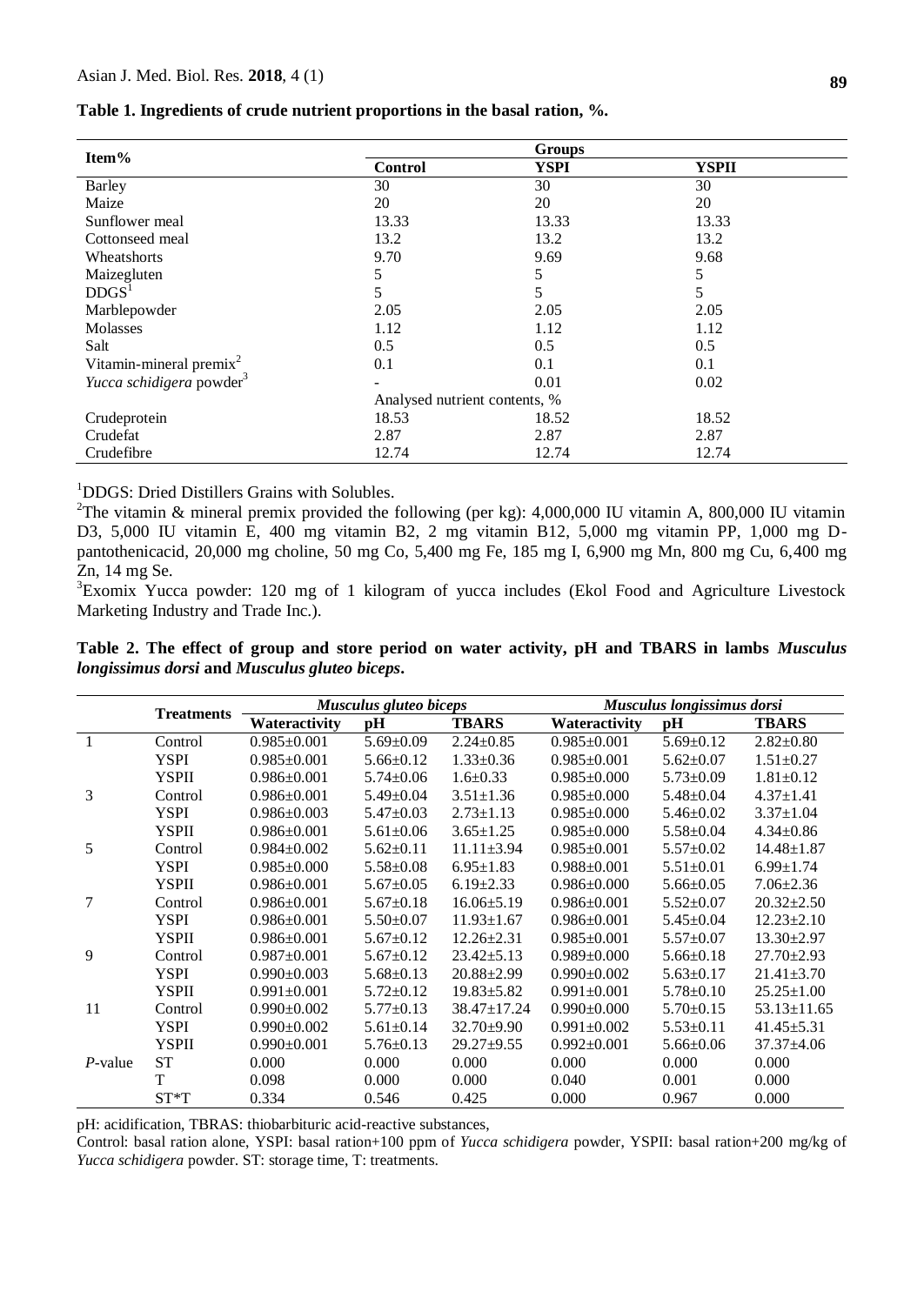**Table 3. The effect of group and store period on colour parameter [L\*(relativelightness), a\*(relativeredness), b\*(relativeyellowness)] in lambs** *Musculus longissimus dorsi* **and** *Musculus gluteo biceps***.**

|             |                   | Musculus gluteo biceps |                  |                  |                  | Musculuss longissimus dorsi |                  |  |
|-------------|-------------------|------------------------|------------------|------------------|------------------|-----------------------------|------------------|--|
| <b>Days</b> | <b>Treatments</b> | $L^*$                  | $a^*$            | $h^*$            | $L^*$            | $a^*$                       | $\mathbf{b}^*$   |  |
|             | Control           | $44.32 \pm 3.32$       | $17.04 \pm 2.03$ | $6.04 \pm 2.37$  | $44.85 \pm 2.41$ | $15.80 \pm 1.25$            | $6.31 \pm 1.55$  |  |
|             | <b>YSPI</b>       | $44.06 \pm 3.23$       | $15.98 \pm 1.68$ | $4.92 \pm 1.74$  | $44.55 \pm 1.62$ | $18.76 \pm 3.66$            | $9.10 \pm 1.88$  |  |
|             | <b>YSPII</b>      | $46.17 \pm 2.32$       | $16.63 \pm 1.59$ | $6.77 \pm 1.71$  | $44.74 \pm 3.63$ | $15.89 \pm 2.91$            | $7.37 \pm 1.55$  |  |
| 3           | Control           | $43.56 \pm 2.24$       | $14.40 \pm 2.72$ | $8.04 \pm 2.79$  | $44.86 \pm 3.20$ | $14.67 \pm 1.58$            | $8.16 \pm 1.89$  |  |
|             | <b>YSPI</b>       | $44.64 \pm 2.61$       | $14.57 \pm 1.53$ | $7.95 \pm 2.23$  | $47.29 \pm 2.79$ | $15.44 \pm 1.90$            | $10.19 \pm 1.37$ |  |
|             | YSPII             | $48.18 \pm 2.37$       | $17.33 \pm 3.04$ | $10.17 \pm 3.90$ | $47.17 \pm 2.10$ | $17.64 \pm 2.62$            | $9.21 \pm 2.79$  |  |
| 5           | Control           | $43.30 \pm 3.20$       | $16.63 \pm 3.19$ | $4.86 \pm 2.11$  | $46.83 \pm 3.43$ | $14.00 \pm 2.31$            | $8.03 \pm 1.81$  |  |
|             | <b>YSPI</b>       | $44.00 \pm 2.43$       | $16.05 \pm 2.33$ | $6.13 \pm 2.01$  | $46.47 \pm 2.31$ | $17.21 \pm 2.51$            | $9.23 \pm 2.74$  |  |
|             | <b>YSPII</b>      | $45.95 \pm 4.58$       | $14.98 \pm 2.71$ | $6.52 \pm 1.16$  | $46.97 \pm 3.65$ | $14.63 \pm 1.52$            | $8.19 \pm 1.87$  |  |
| 7           | Control           | $43.96 \pm 2.27$       | $15.38 \pm 2.89$ | $5.69 \pm 2.00$  | $44.69 \pm 1.70$ | $13.48 \pm 2.18$            | $9.53 \pm 2.96$  |  |
|             | <b>YSPI</b>       | $45.65 \pm 2.36$       | $13.26 \pm 3.57$ | $8.88 \pm 3.41$  | $46.10\pm3.13$   | $14.98 \pm 2.21$            | $9.69 \pm 2.59$  |  |
|             | <b>YSPII</b>      | $46.81 \pm 4.43$       | $14.84 \pm 3.85$ | $5.21 \pm 1.46$  | $49.46 \pm 4.13$ | $14.41 \pm 4.67$            | $8.34 \pm 1.99$  |  |
| 9           | Control           | $47.10 \pm 3.36$       | $15.53 \pm 2.74$ | $6.28 \pm 2.39$  | $46.01 \pm 3.05$ | $12.57 \pm 3.79$            | $8.83 \pm 1.36$  |  |
|             | YSPI              | $42.24 \pm 3.95$       | $15.73 \pm 3.77$ | $5.92 \pm 1.81$  | $47.56 \pm 2.63$ | $16.73 \pm 8.75$            | $10.04 \pm 2.54$ |  |
|             | <b>YSPII</b>      | $44.84 \pm 3.02$       | $16.06 \pm 3.77$ | $6.42 \pm 2.24$  | 47.88±4.02       | $15.81 \pm 3.64$            | $7.84 \pm 3.14$  |  |
| 11          | Control           | $43.63 \pm 2.23$       | $15.64 \pm 3.33$ | $6.39 \pm 1.29$  | $45.26 \pm 1.68$ | $12.56 \pm 4.04$            | $10.66 \pm 2.02$ |  |
|             | <b>YSPI</b>       | $45.89 \pm 2.53$       | $15.09 \pm 3.88$ | $6.73 \pm 2.65$  | $47.24 \pm 2.93$ | $14.38 \pm 2.74$            | $9.44 \pm 4.16$  |  |
|             | <b>YSPII</b>      | $45.61 \pm 3.43$       | $15.34 \pm 4.22$ | $7.16 \pm 3.01$  | $48.98 \pm 4.58$ | $11.63 \pm 2.20$            | $12.33 \pm 2.62$ |  |
| $P-$        | <b>ST</b>         | 0.653                  | 0.114            | 0.000            | 0.003            | 0.000                       | 0.000            |  |
| value       | T                 | 0.000                  | 0.278            | 0.104            | 0.000            | 0.000                       | 0.300            |  |
|             | $ST^*T$           | 0.002                  | 0.405            | 0.003            | 0.006            | 0.203                       | 0.011            |  |

L\*: relative lightness, a\*: relative redness, b\*: relative yellowness

Control: basal ration alone, YSPI: basal ration+100 ppm of *Yucca schidigera* powder, YSPII: basal ration+200 mg/kg of *Yucca schidigera* powder. ST: storage time, T: treatments.

**Table 4. The effects of group and storage time on** *Enterobacteriaceae***, Total psychrotrophic aerobic bacteria (TPAB), Total mesophilic aerobic bacteria (TMAB),** *Micrococcus***/***Staphylococcus, Staphylococcusaureus* **(***S. aureus***) and yeast and mould counts in lambs** *Musculus gluteo biceps***.**

| <b>Days</b> | <b>Treatments</b> | <i>Enterobacteriaceae</i> | <b>TPAB</b>     | <b>TMAB</b>      | Micrococcus/          | S. aureus       | <b>Yeast and</b> |
|-------------|-------------------|---------------------------|-----------------|------------------|-----------------------|-----------------|------------------|
|             |                   |                           |                 |                  | <b>Staphylococcus</b> |                 | mold             |
| 1           | Control           | $3.49 \pm 0.11$           | $0.70 \pm 0.00$ | $4.75 \pm 0.06$  | $4.58 \pm 0.21$       | $0.70 \pm 0.00$ | $2.55 \pm 0.26$  |
|             | <b>YSPI</b>       | $1.06 \pm 0.62$           | $0.70 \pm 0.00$ | $3.74 \pm 0.04$  | $2.70 \pm 0.70$       | $0.70 \pm 0.00$ | $2.72 \pm 0.05$  |
|             | <b>YSPII</b>      | $1.83 \pm 0.99$           | $0.70 \pm 0.00$ | $4.27 \pm 0.26$  | $2.78 \pm 0.14$       | $0.70 \pm 0.00$ | $2.43 \pm 0.19$  |
| 3           | Control           | $3.63 \pm 0.10$           | $3.91 \pm 0.07$ | $3.70 \pm 0.19$  | $3.61 \pm 0.25$       | $0.70 \pm 0.00$ | $3.15 \pm 0.07$  |
|             | <b>YSPI</b>       | $2.85 \pm 0.14$           | $0.70 \pm 0.00$ | $3.15 \pm 0.14$  | $3.48 \pm 0.41$       | $0.70 \pm 0.00$ | $3.11 \pm 0.16$  |
|             | <b>YSPII</b>      | $3.28 \pm 0.16$           | $0.70 \pm 0.00$ | $3.79 \pm 0.11$  | $3.74 \pm 0.14$       | $0.70 \pm 0.00$ | $3.40\pm0.12$    |
| 5           | Control           | $4.50 \pm 0.04$           | $4.60 \pm 0.13$ | $4.96 \pm 0.07$  | $4.02 \pm 0.02$       | $0.70 \pm 0.00$ | $3.52 \pm 0.15$  |
|             | <b>YSPI</b>       | $3.10 \pm 0.03$           | $4.72 \pm 0.09$ | $4.71 \pm 0.03$  | $3.76 \pm 0.25$       | $0.70 \pm 0.00$ | $3.85 \pm 0.06$  |
|             | <b>YSPII</b>      | $4.33 \pm 0.17$           | $4.49 \pm 0.10$ | $4.39 \pm 0.08$  | $4.09 \pm 0.05$       | $0.70 \pm 0.00$ | $3.84 \pm 0.07$  |
| 7           | Control           | $4.83 \pm 0.13$           | $6.11 \pm 0.65$ | $6.08 \pm 0.08$  | $4.18 \pm 0.09$       | $2.07 \pm 0.10$ | $4.21 \pm 0.17$  |
|             | <b>YSPI</b>       | $4.71 \pm 0.20$           | $5.89 \pm 0.49$ | $5.26 \pm 0.04$  | $4.54 \pm 0.28$       | $2.13 \pm 0.23$ | $4.19 \pm 0.04$  |
|             | <b>YSPII</b>      | $4.73 \pm 0.18$           | $6.42 \pm 0.66$ | $6.76 \pm 0.06$  | $4.65 \pm 0.17$       | $2.70 \pm 0.35$ | $4.18 \pm 0.04$  |
| 9           | Control           | $5.15 \pm 0.05$           | $5.88 \pm 0.05$ | $6.40 \pm 0.01$  | $4.50 \pm 0.02$       | $3.22 \pm 0.12$ | $5.39 \pm 0.25$  |
|             | <b>YSPI</b>       | $5.05 \pm 0.02$           | $5.67 \pm 0.06$ | $6.41 \pm 0.10$  | $4.77 \pm 0.17$       | $3.16 \pm 0.15$ | $4.81 \pm 0.06$  |
|             | <b>YSPII</b>      | $5.13 \pm 0.09$           | $6.40\pm0.06$   | $7.45 \pm 0.22$  | $4.87 \pm 0.13$       | $3.54 \pm 0.05$ | $4.63 \pm 0.17$  |
| 11          | Control           | $5.45 \pm 0.29$           | $6.16 \pm 0.08$ | $9.13 \pm 0.11$  | $5.40 \pm 0.22$       | $3.44 \pm 0.21$ | $5.90 \pm 0.02$  |
|             | <b>YSPI</b>       | $5.34 \pm 0.09$           | $8.02 \pm 0.58$ | $9.64 \pm 0.07$  | $5.16 \pm 0.15$       | $3.70 \pm 0.01$ | $5.53 \pm 0.16$  |
|             | <b>YSPII</b>      | $6.28 \pm 0.22$           | $7.90 \pm 0.80$ | $10.24 \pm 0.09$ | $5.21 \pm 0.03$       | $3.65 \pm 0.05$ | $5.57 \pm 0.32$  |
| P-value ST  |                   | 0.000                     | 0.000           | 0.000            | 0.000                 | 0.000           | 0.000            |
|             | T                 | 0.000                     | 0.065           | 0.000            | 0.002                 | 0.000           | 0.088            |
|             | $ST^*T$           | 0.000                     | 0.000           | 0.000            | 0.000                 | 0.000           | 0.000            |

Control: basal ration alone, YSPI: basal ration+100 ppm of *Yucca schidigera* powder, YSPII: basal ration+200 mg/kg of *Yucca schidigera* powder. ST: storage time, T: treatments.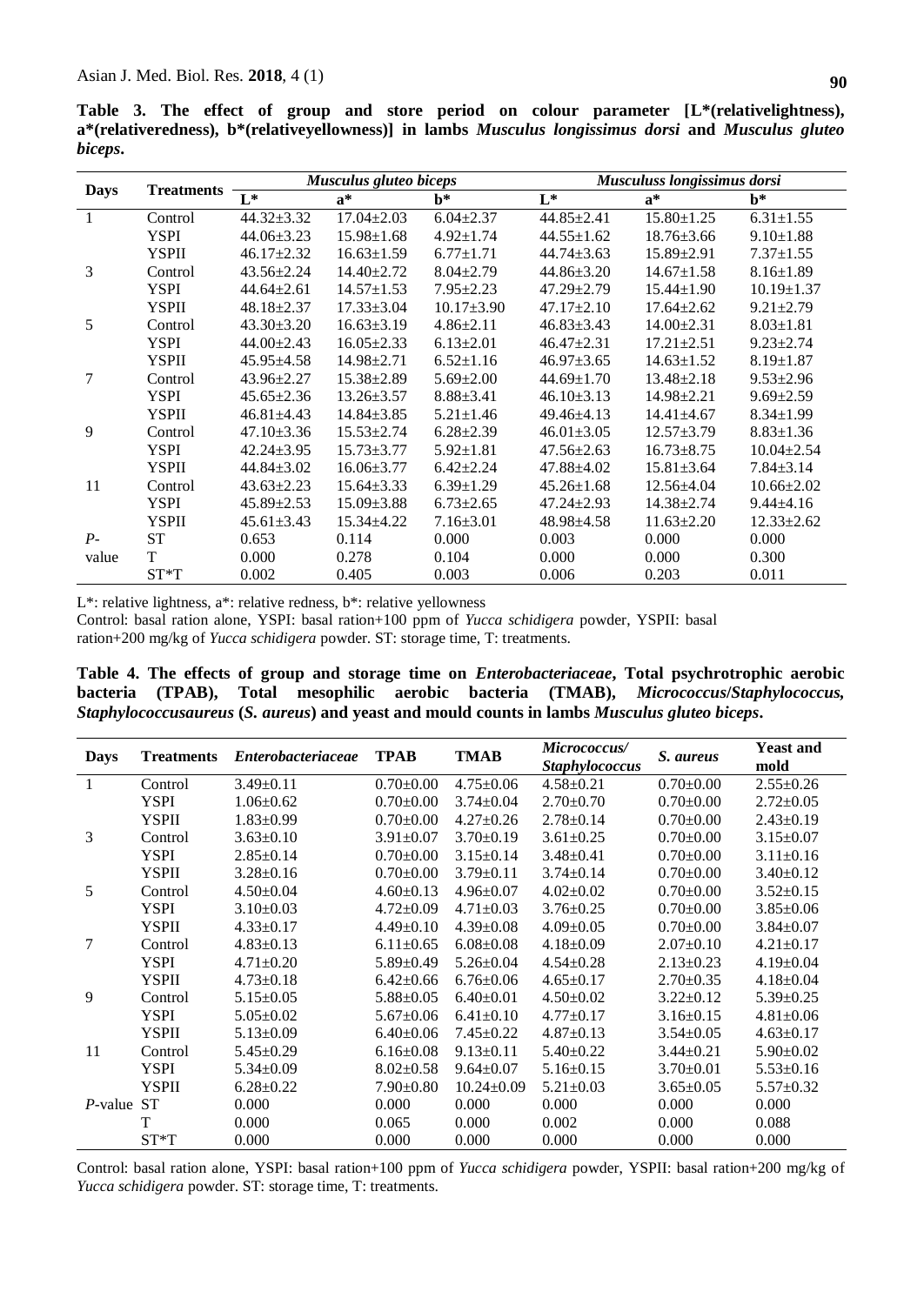|  |  |  | Table 5. The effects of group and storage time on Enterobacteriaceae, Total psychrotrophic aerobic |  |
|--|--|--|----------------------------------------------------------------------------------------------------|--|
|  |  |  | bacteria (TPAB), Total mesophilic aerobic bacteria (TMAB), Micrococcus/Staphylococcus,             |  |

| <b>Days</b> | <b>Treatments</b> | <b>Enterobacteriaceae</b> | (TPAB)          | (TMAB)          | Micrococcus-<br><b>Staphylococcus</b> | S. aureus       | Yeast<br>and<br>mold |
|-------------|-------------------|---------------------------|-----------------|-----------------|---------------------------------------|-----------------|----------------------|
|             | Control           | $3.64 \pm 0.19$           | $0.70 \pm 0.00$ | $4.91 \pm 0.18$ | $3.21 \pm 0.31$                       | $0.70 \pm 0.00$ | $2.83 \pm 0.10$      |
|             | <b>YSPI</b>       | $0.80 \pm 0.17$           | $0.70 \pm 0.00$ | $3.93 \pm 0.22$ | $3.71 \pm 0.20$                       | $0.70 \pm 0.00$ | $2.52 \pm 0.23$      |
|             | <b>YSPII</b>      | $1.63 \pm 0.95$           | $0.70 \pm 0.00$ | $4.34 \pm 0.18$ | $3.49 \pm 0.13$                       | $0.70 \pm 0.00$ | $2.51 \pm 0.16$      |
| 3           | Control           | $2.62 \pm 0.13$           | $3.75 \pm 0.09$ | $4.06 \pm 0.42$ | $3.70 \pm 0.08$                       | $0.70 \pm 0.00$ | $3.37 \pm 0.20$      |
|             | <b>YSPI</b>       | $2.57 \pm 0.23$           | $0.70 \pm 0.00$ | $3.53 \pm 0.43$ | $3.71 \pm 0.20$                       | $0.70 \pm 0.00$ | $3.37 \pm 0.29$      |
|             | <b>YSPII</b>      | $2.63 \pm 0.29$           | $0.70 \pm 0.00$ | $3.82 \pm 0.11$ | $3.73 \pm 0.09$                       | $0.70 \pm 0.00$ | $4.02 \pm 0.72$      |
| 5           | Control           | $4.64 \pm 0.93$           | $5.61 \pm 0.03$ | $5.43 \pm 0.51$ | $4.50 \pm 0.09$                       | $0.70 \pm 0.00$ | $3.77 \pm 0.17$      |
|             | <b>YSPI</b>       | $3.55 \pm 0.15$           | $4.65 \pm 0.06$ | $5.15 \pm 0.48$ | $4.81 \pm 0.20$                       | $0.70 \pm 0.00$ | $3.86 \pm 0.10$      |
|             | <b>YSPII</b>      | $4.43 \pm 0.29$           | $5.21 \pm 0.02$ | $5.02 \pm 0.70$ | $4.16 \pm 0.20$                       | $0.70 \pm 0.00$ | $3.90 \pm 0.08$      |
| 7           | Control           | $5.07 \pm 0.05$           | $7.18 \pm 6.65$ | $6.38 \pm 0.35$ | $4.65 \pm 0.04$                       | $2.71 \pm 0.24$ | $4.36 \pm 0.20$      |
|             | <b>YSPI</b>       | $4.23 \pm 0.11$           | $6.09 \pm 0.48$ | $5.45 \pm 0.23$ | $4.93 \pm 0.15$                       | $2.67 \pm 0.27$ | $4.58 \pm 0.20$      |
|             | <b>YSPII</b>      | $5.15 \pm 0.08$           | $6.40\pm0.05$   | $6.63 \pm 0.24$ | $4.67 \pm 0.14$                       | $2.78 \pm 0.26$ | $4.74 \pm 0.08$      |
| 9           | Control           | $5.16 \pm 0.10$           | $6.85 \pm 0.02$ | $6.99 \pm 0.65$ | $4.90 \pm 0.07$                       | $3.40\pm0.10$   | $4.75 \pm 0.18$      |
|             | <b>YSPI</b>       | $5.72 \pm 0.16$           | $6.33 \pm 0.07$ | $6.78 \pm 0.42$ | $5.06 \pm 0.07$                       | $3.30 \pm 0.07$ | $4.91 \pm 0.08$      |
|             | <b>YSPII</b>      | $5.74 \pm 0.15$           | $6.76 \pm 0.06$ | $7.61 \pm 0.24$ | $5.37 \pm 0.09$                       | $3.51 \pm 0.11$ | $4.93 \pm 0.05$      |
| 11          | Control           | $6.25 \pm 0.18$           | $8.58 \pm 0.51$ | $8.92 \pm 0.53$ | $5.28 \pm 0.07$                       | $3.73 \pm 0.13$ | $5.47 \pm 0.16$      |
|             | <b>YSPI</b>       | $6.30\pm0.04$             | $8.06 \pm 0.04$ | $8.89 \pm 0.83$ | $5.17 \pm 0.08$                       | $3.76 \pm 0.17$ | $5.58 \pm 0.17$      |
|             | <b>YSPII</b>      | $6.63 \pm 0.14$           | $7.90 \pm 0.76$ | $9.22 \pm 1.12$ | $5.66 \pm 0.24$                       | $3.73 \pm 0.10$ | $5.80 \pm 0.09$      |
| P-value ST  |                   | 0.000                     | 0.000           | 0.000           | 0.000                                 | 0.000           | 0.000                |
|             | T                 | 0.000                     | 0.000           | 0.000           | 0.001                                 | 0.918           | 0.013                |
|             | $ST^*T$           | 0.000                     | 0.000           | 0.020           | 0.000                                 | 0.935           | 0.080                |

*Staphylococcus aureus* **(***S. aureus***) and yeast and mold counts in lambs** *Musculus longissimus dorsi.*

Control: basal ration alone, YSPI: basal ration+100 ppm of *Yucca schidigera* powder, YSPII: basal ration+200 mg/kg of *Yucca schidigera* powder. ST: storage time,T: treatment.

#### **4. Discussion**

It is known that animal nutrition strategies enable the improvement of the quality and shelf life of meat. Thus, it has been reported that the supplementation of feed rations with antioxidants induces positive effects on meat quality and shelf life (Imik *et al*., 2010; Imik *et al*., 2012; Imik *et al*., 2012; Oral *et al*., 2014). Furthermore, the increasing demand of consumers for food containing natural supplements has drawn the attention to herbal additives. Several studies have been conducted on the effects of dietary supplementation with *Yucca schidigera* extract or powder on performance and metabolic parameters in animal production (Cheeke, 2009; Eryavuz and Dehority, 2004; Kutlu *et al*., 2001; Wang *et al*., 1998), yet no previous study exists on the effect of Yucca on meat quality and shelf life.

Post-mortem metabolism, which defines meat quality, is affected by both internal factors (water activity, natural antioxidants, antimicrobial substances and free radicals, etc.) and external factors (length of storage period, temperature and atmospheric pressure at which meat is stored and storage type, etc.).

It is known that water activity has a major role in the post-mortem metabolism of meat. The reduction of water activity to a minimum level is considered as a significant criterion for post-mortem metabolism and meat quality. Water activity values reflect the amount of water available for the use of microorganisms for their metabolism and performance. Therefore, water activity is considered a microbiological stability indicator for food and is attached great importance in food technology (Isengard, 2001). The findings of this study have shown that the impact of *Yucca schidigera* on the water activity of the *Musculus longissimus dorsi* is greater than that on the water activity of the *Musculus gluteo biceps*.

The conversion of glycogen into lactic acid and the reduction of the pH value in muscles both play an important role in the post-mortem metabolism of meat. Hopkins and Fogaty (Hopkins and Fogarty, 1998) reported that the pH value of lamb meat varied with breed and muscle (5.0–5.96), whilst Teixeira et al. (Teixeira*et al*., 2005) reported variances with breed and slaughter weight (5.5-5.9). *Yucca schidigera* frequently contains saponins such as D-glucose, D-galactose, D-glucuronic acid, D-ribose, D-xylose, L-arabinose, L-fructose and L-ramnose as well as carbohydrates including 3-methyl glucose, quinovose and apiose (Mahato *et al*., 1998; Milgate and Roberts, 1995; Oleszek, 2002). The results obtained in the present study have shown that both the *Yucca schidigera* powder and the length of the storage period of meat have significant effect on the pH values of the *gluteobiceps* and *longissimus dorsi* muscles (Table 2), and the values obtained were determined to display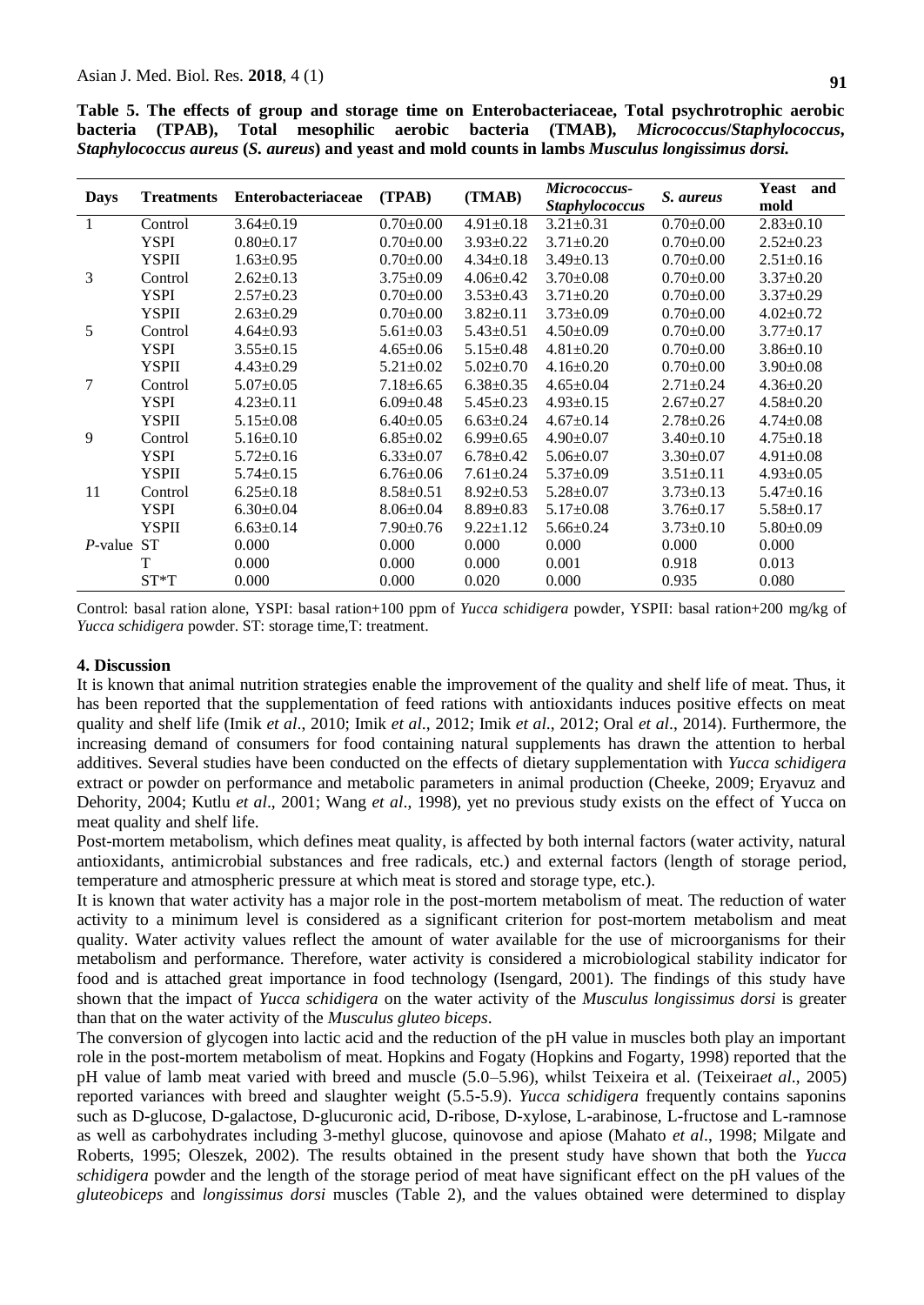similarity to the reference values indicated in literature (5.45–5.77) (Hopkins and Fogarty, 1998; Teixeira *et al*., 2005). These results have also demonstrated that the supplementation of feed rations with 100 ppm of YSP significantly reduced muscle pH values and significantly affected glycogen rates and lactic acid formation. Low pH values having been measured in meat belonging to Group YSPI may be considered to arise from the carbohydrates found in the structure of saponins, yet high pH values having been measured in Group YSPII cannot be fully explained, and it is hypothesized that high saponin content adversely affects carbohydrate metabolism, and thus pH values.

Free radicals generated by metabolic processes in the organism bring about the occurrence of oxidative reactions. The first products of oxidative reactions are peroxides, and are followed by the formation of hydrocarbons, aldehydes, ketones, alcohols and organic acids. These products have adverse effects on the nutritional value, sensorial properties and shelf life of animal products (El-Massry *et al*., 2002). Antioxidants play an important role in the elimination of free radicals. It is well known that antioxidants significantly reduce lipid peroxidation, one of the major indicators of free radicals, in muscle tissue (Halici *et al*., 2012; Imik *et al*., 2010; Imik *et al*., 2012; Imik *et al*., 2012). Saponins and phenolic compounds found in the structure of *Yucca schidigera* (resveratrol, yuccaols A, B, C, D, E and yucaone A) have been shown to affect antioxidant activity positively owing to their redox property (Cheeke, 2009; Enginar *et al*., 2006). Aksu *et al*. (2007) reported that the phenolic compounds found in sorghum significantly reduce lipid oxidation and thereby, positively affect meat quality. Nasri *et al*. (2012) determined that the supplementation of lamb rations with *Quillaja saponaria* had no effect on lipid oxidation in the *longissimus dorsi* muscle.

In the present study, it was observed that the antioxidant substances found in the structure of YSP, which was incorporated into the feed ration, eliminated free radicals from the environment, and thereby, significantly reduced lipid peroxidation in the *Musculus gluteo biceps* and *Musculus longissimus dorsi* (Table 2). *Yucca schidigera* having determined to increase the water activity of the *longissimus dorsi* muscle, and at the same time, to reduce lipid peroxidation demonstrates that it contains highly effective antioxidant substances. Furthermore, the detection of a Days\*Treatments interaction in the *Musculus longissimus dorsi* further supports this finding.

The natural colour of meat is formed by myoglobin and haemoglobin pigments. These pigments are composed of globin, a porphyrin ring and an iron ion. These three compounds, which define the colour of meat, are all rather sensitive to oxidation (Barbut, 2002; Mancini and Hunt, 2005). Teixeira *et al*. (2005) reported that, varying with body weight, sex and breed, the L<sup>\*</sup>, a<sup>\*</sup> and b<sup>\*</sup> values of lamb meat ranged between 34.1–53.2, 11.5-21.5 and 6.5-12.5, respectively. Sante´-Lhoutellier *et al*. (2008) determined that, in lamb meat, of the colour parameters, the L\*, a\* and b\* values were not affected by roughage or concentrated feed but were influenced by the length of the storage period. Hopkins and Fogarty (1998) reported that the colour parameters of the *M. longissimus thoracis* varied with breed while no such variance was observed in the *M. semimembranosus*. Nasri *et al*. (2012) suggested that the supplementation of lamb rations with *Quillaja saponaria* contributed to the stability of the colour quality of the *longissimus dorsi* muscle. In the present study has been determined that, the oxidation of the colour parameters of muscles is directly proportional to the water activity of muscles.

Meat quality is inversely proportional to microbial population. It is known that microbial population increases directly proportional to prolonged storage and increased water activity. Antimicrobial substances found in the structure of meat play a major role in the preservation of meat. Previous research has shown that the shelf life of meat increases with the use of plant leaves and extracts containing substances with bactericidal and bacteriostatic effects (Bornez *et al*., 2009; Mastromatteo *et al*., 2010).

Researches are available, which suggest that the supplementation of ruminant rations with *Yucca schidigera* extract induces antiprotozoal and antimicrobial effect in the rumen, and thereby, regulates fermentation and enables the better utilisation of nutrients (Eryavuz and Dehority, 2004; Hu *et al*., 2005; Pen *et al*., 2006). The saponin content of *Yucca schidigera* has antiprotozoal effect. Saponins react with the cholesterol found in the cell membrane of protozoans, disrupt their cellular integrity, and thereby, cause the death of protozoa (Wang *et al*., 1998). However, no scientific literature is available on how the saponin content of YSP affects the microbiological quality of meat. The effects of *Yucca schidigera* powder on microbial growth in the *Musculus gluteo biceps* and *Musculus longissimus dorsi* are presented in Tables 4 and 5. Of these microorganisms, *total mesophilic aerobic bacteria* are used as an indicator of microbiological quality of food. In the present study, while it was observed that YSP had no effect on the growth of *Staphylococcus aureus* in the *longissimus dorsi* muscle, the counts of this bacterium was determined to have increased significantly in the *gluteobiceps* muscle on days 7, 9 and 11, in comparison to the control group. The significant increase detected in the water activity of the groups that received *Yucca schidigera* powder can be considered as the cause of microbial growth. The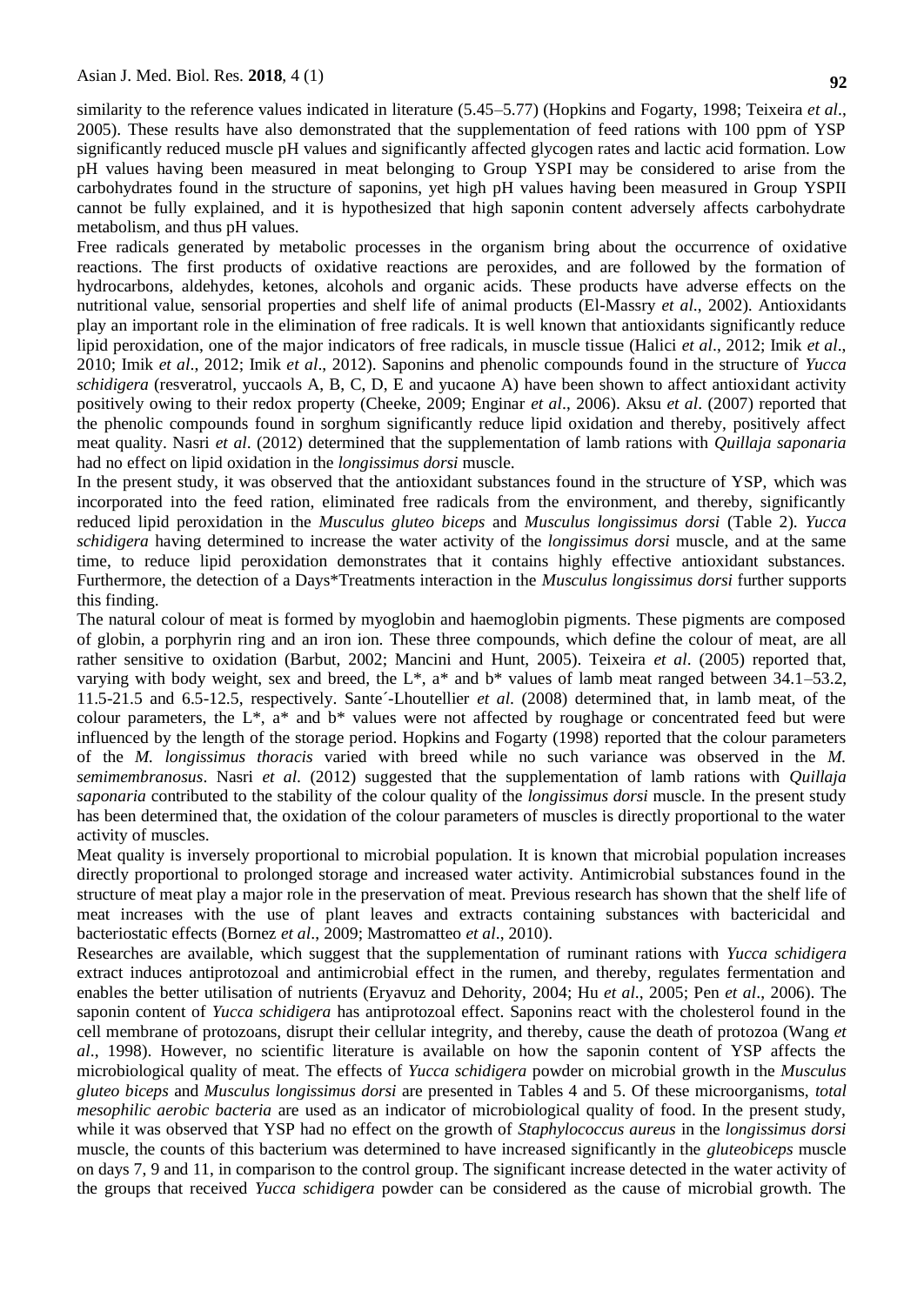storage period of meat and microbial growth are directly proportional to each other. In the present study, it was observed that the antibacterial effect of *Yucca schidigera* powder on the *longissimus dorsi* and *gluteobiceps* muscles varied with bacterial species. Furthermore, these findings demonstrate that *Yucca schidigera* does not have antifungicidal property (Table 4 and 5).

#### **5. Conclusions**

In conclusion, the incorporation of YSP into lamb feed rations significantly increased the water activity of the longissimus dorsi muscle, but was observed to have limited effect on the water activity of the gluteobiceps muscle. In Group YSPI, the pH values of both muscles having been determined to be significantly reduced, demonstrated YSP to affect the glycogen metabolism of muscles. It was ascertained that YSP significantly reduced lipid peroxidation in the longissimus dorsi and gluteobiceps muscles. Furthermore, it was detected that YSP affected the colour parameters of the *longissimus dorsi* muscle more than that of the gluteobiceps muscle. While YSP was confirmed to have bactericidal effect, no antifungicidal effect was detected. Further studies are required to fully elucidate the effect of the supplementation of ruminant rations with *Yucca schidigera* on meat quality.

#### **Acknowledgements**

This study was performed on the gluteobiceps and longissimus dorsi muscles of animals slaughtered after the end of the trials conducted for the thesis titled "The effect of saponin (*Yucca schidigera*) added to lamb feed on fattening performance, rumen and some blood parameters, the immune system and the antioxidative metabolism of the hepatic tissue".

#### **Conflict of interest**

None to declare.

#### **References**

- Aksu MI, H Imik and M Karaoglu, 2007. Influence of dietary sorghum (*sorghum vulgare*) and corn supplemented with methionine on cut-up pieces weights of broiler carcass and quality properties of breast and drumsticks meat*.* Food Sci.Tech. Int., 13: 361-367.
- Alimentarius C, 2002. Codex Alimentarius Commission. In Available from:*[http://www.codexalimentarius.net/](http://www.codexalimentarius.net/gsfaonline/additives/index.html) [gsfaonline/additives/index.html](http://www.codexalimentarius.net/gsfaonline/additives/index.html)*Updated up to the 33rd Session of the Codex Alimentarius Commission.
- AOAC, 2005. Official methods of analysis of AOAC International (18 ed.). USA: AOAC International.
- Barbut S, 2002. Poultry products processing: An industry guide: CRC Press, Boca Raton, FL.
- Baumgart J, J Firnhaber and G Spcher, 1993. Mikrobiologische untersuchung von lebensmitteln (Hamburg, Germany, Behr's Verlag).
- Bórnez R, M Linares and H Vergara, 2009. Microbial quality and lipid oxidation of Manchega breed suckling lamb meat: Effect of stunning method and modified atmosphere packaging. Meat Sci., 83: 383-389.
- Cheeke P, 2009. In Applications of saponins as feed additives in poultry production*,* 20 th Annual Australian Poultry Science Symposium, 50.
- El-Massry KF, AH El-Ghorab and A Farouk, 2002. Antioxidant activity and volatile components of Egyptian Artemisia judaica L. Food Chemistry, 79: 331-336.
- Enginar H, G Avci, A Eryavuz, E Kaya, I Kucukkurt and AF Fidan, 2006. Effect of *Yucca schidigera* extract on lipid peroxidation and antioxidant activity in rabbits exposed to gamma-radiation. Revue Med. Vet., 157: 415-419.
- Eryavuz A and BA Dehority, 2004. Effect of *Yucca schidigera* extract on the concentration of rumen microorganisms in sheep. Anim. Feed Sci. Technol., 117: 215-222.
- Gokalp H, M Kaya, Y Tulek and O Zorba, 2001. Guide for quality control and laboratory application of meat products (4th press). Atatürk Univ. Publ, No: 751, Erzurum, Turkey.
- Halici M, H Imik, M Koc and R Gumus, 2012. Effects of a-lipoic acid, vitamins E and C upon the heat stress in Japanese quails. J. Anim. Physiol. Anim. Nutr., 96: 408-415.
- Hopkins D and N Fogarty, 1998. Diverse lamb genotypes-2. Meat pH, colour and tenderness*.* Meat Sci., 49: 477-488.
- Hu WL, JX Liu, JA Ye, YM Wu and YQ Guo, 2005. Effect of tea saponin on rumen fermentation in vitro*.* Anim. Feed Sci. Technol., 120: 333-339.